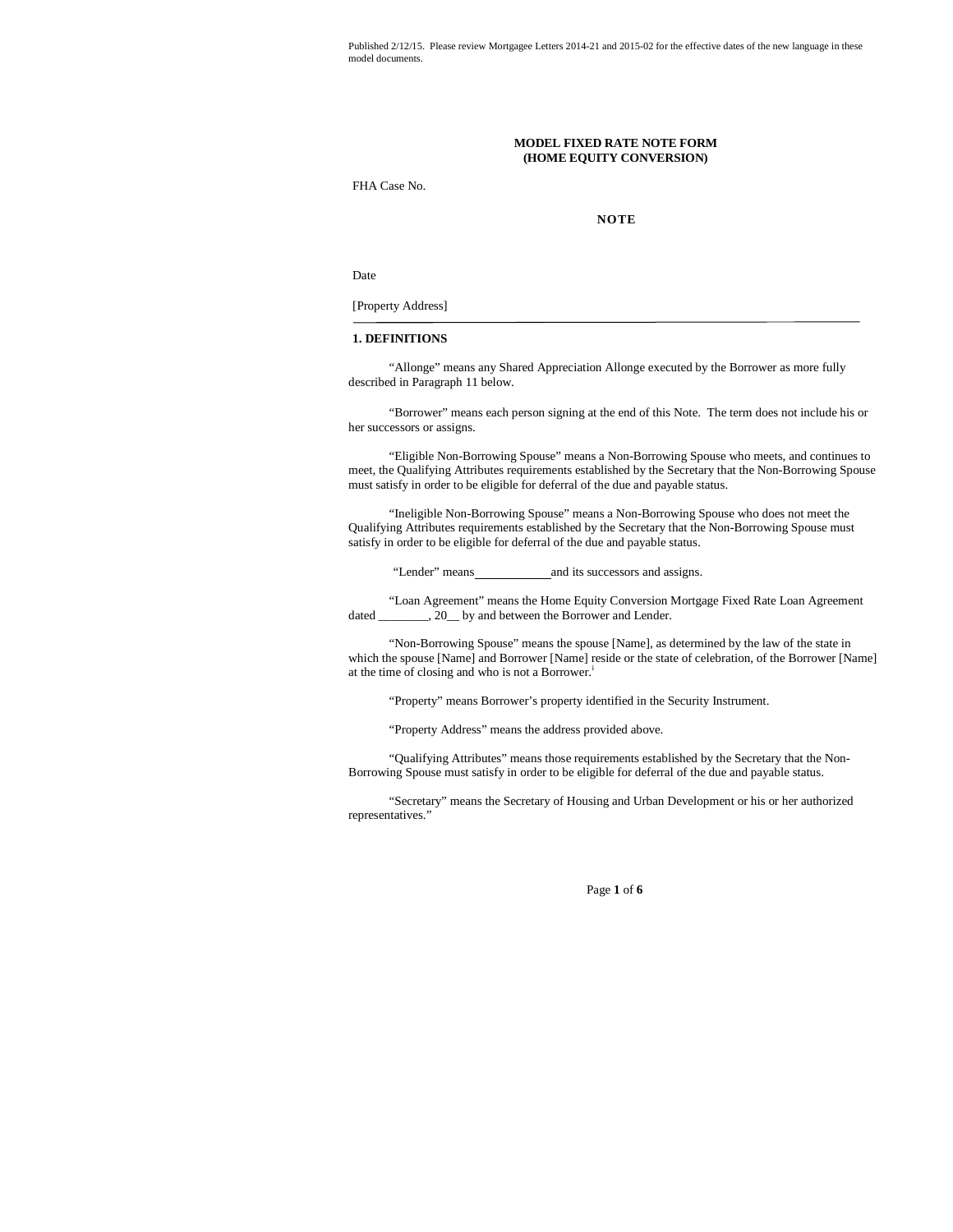"Security Instrument" means the mortgage, deed of trust, security deed or other security instrument which is signed by Borrower together with the Loan Agreement and which secures the amounts advanced under this Note.

#### **2. BORROWER'S PROMISE TO PAY; INTEREST**

In return for amounts to be advanced by Lender to or for the benefit of Borrower under the terms of the Loan Agreement, Borrower promises to pay to the order of Lender a principal amount equal to the sum of \$\_\_\_\_\_\_\_\_\_\_\_\_\_ and all Loan Advances made under the Loan Agreement with interest. Interest will be charged on unpaid principal at the rate of \_\_\_\_\_ percent (\_\_%) per year until the full amount of principal has been paid. Accrued interest shall be added to the Principal Balance as a Loan Advance at the end of each month.

#### **3. PROMISE TO PAY SECURED**

Borrower's promise to pay is secured by the Security Instrument. That Security Instrument protects the Lender from losses which might result if Borrower defaults under this Note.

#### **4. MANNER OF PAYMENT**

- (A) Time. Borrower shall pay all outstanding principal and accrued interest to Lender upon receipt of a notice by Lender requiring immediate payment in full, as provided in Paragraph 6 of this Note.
- (B) Place. Payment shall be made at \_\_\_\_\_\_\_\_\_\_\_\_\_\_\_\_\_\_ or at such other place as Lender may designate in writing by notice to Borrower.
- (C) Limitation of Liability. Borrower shall have no personal liability for payment of this Note. Lender shall enforce the debt only through sale of the Property. If the Note is assigned to the Secretary, the Borrower shall not be liable for any difference between the mortgage insurance benefits paid to Lender and the outstanding indebtedness, including accrued interest, owed by Borrower at the time of the assignment.

#### **5. BORROWER'S RIGHT TO PREPAY**

A Borrower has the right to pay the debt evidenced by this Note, in whole or in part, without charge or penalty. Any amount of debt prepaid will be applied to reduce the Principal Balance of this Note.

All prepayments of the Principal Balance shall be applied by Lender as follows:

First, to that portion of the Principal Balance representing aggregate payments for mortgage insurance premiums;

Second, to that portion of the Principal Balance representing aggregate payments for servicing fees;

Third, to that portion of the Principal Balance representing accrued interest due under the Note; and

Page **2** of **6**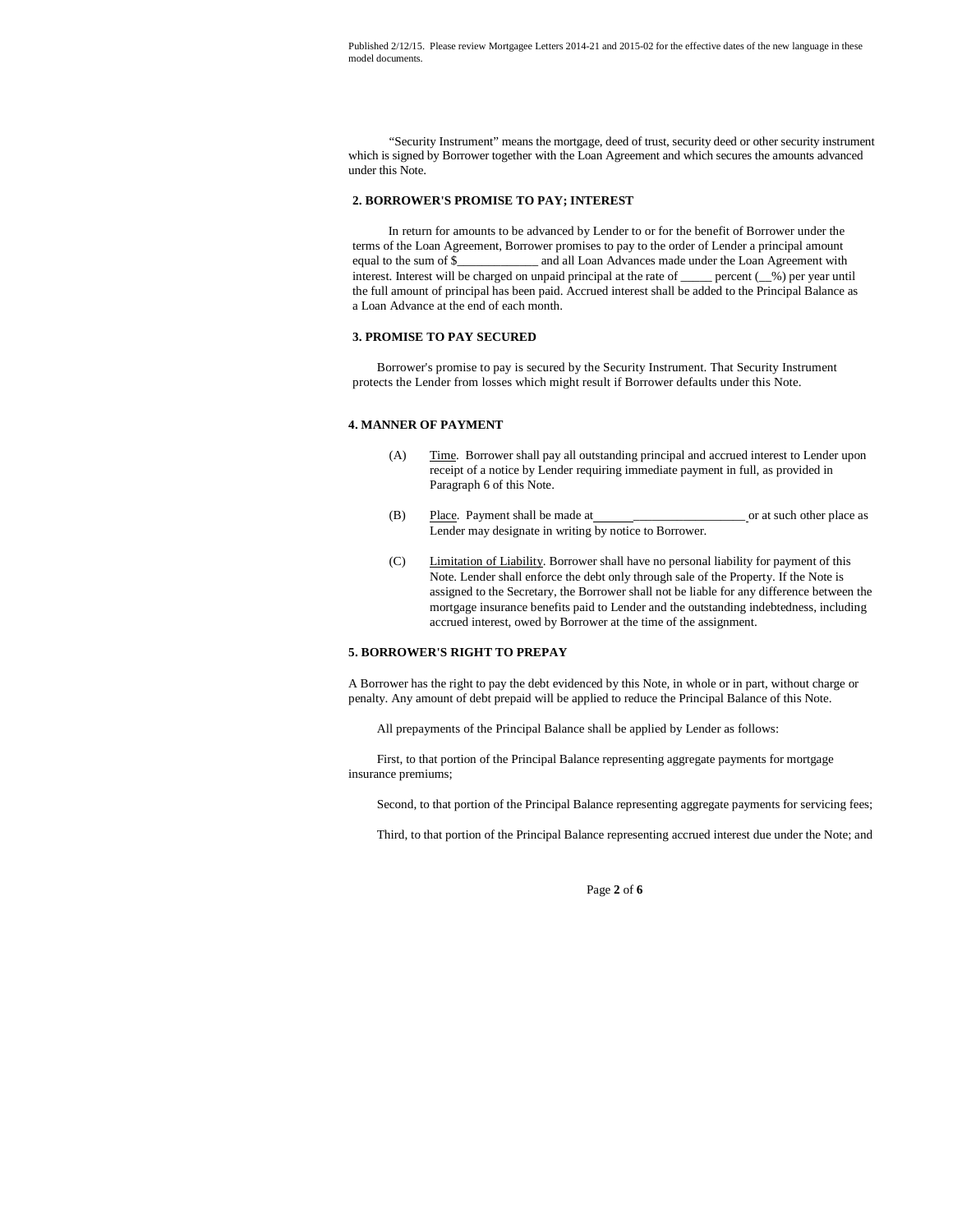Fourth, to the remaining portion of the Principal Balance.

## **6. IMMEDIATE PAYMENT IN FULL**

### (A) Death.

- (i) Except as provided in Paragraph 6(A)(ii), Lender may require immediate payment in full of all outstanding principal and accrued interest if a Borrower dies and the Property is not the Principal Residence of at least one surviving Borrower.
- (ii) Deferral of Due and Payable Status. Lender may not require immediate payment in full of all outstanding principal and accrued interest if a Non-Borrowing Spouse identified in this Note qualifies as an Eligible Non-Borrowing Spouse and provided the following conditions are, and continue to be, met:
	- a. Such Eligible Non-Borrowing Spouse remained the spouse of the Borrower, identified in this Note, for the duration of the Borrower's lifetime;
	- b. Such Eligible Non-Borrowing Spouse has occupied, and continues to occupy, the Property as [his/her] Principal Residence;
	- c. Such Eligible Non-Borrowing Spouse has established legal ownership or other ongoing legal right to remain in the Property;
	- d. All other obligations of the Borrower under this Note, the Loan Agreement and the Security Instrument continue to be satisfied; and
	- e. This Note is not eligible to be called due and payable for any other reason.

This sub-paragraph (ii) is inapplicable or null and void if an Eligible Non-Borrowing Spouse is or becomes an Ineligible Non-Borrowing Spouse at any time. Further, during a deferral of the due and payable status, should any of the conditions for deferral cease to be met such a deferral shall immediately cease and the Note will become immediately due and payable in accordance with the provisions of Paragraph 6(A)(i) of this Note.

- (B) Sale. Lender may require immediate payment in full of all outstanding principal and accrued interest if a Borrower conveys all of his or her title to the Property and no other Borrower retains title to the Property in fee simple or on a leasehold interest as set forth in 24 CFR 206.45(a). A deferral of due and payable status is not permitted when a Lender requires immediate payment under this Paragraph.
- (C) Other Grounds. Lender may require immediate payment in full of all outstanding principal and accrued interest, upon approval of the Secretary, if:
	- (i) The Property ceases to be the Principal Residence of a Borrower for reasons other than death and the Property is not the Principal Residence of at least one other Borrower; or

Page **3** of **6**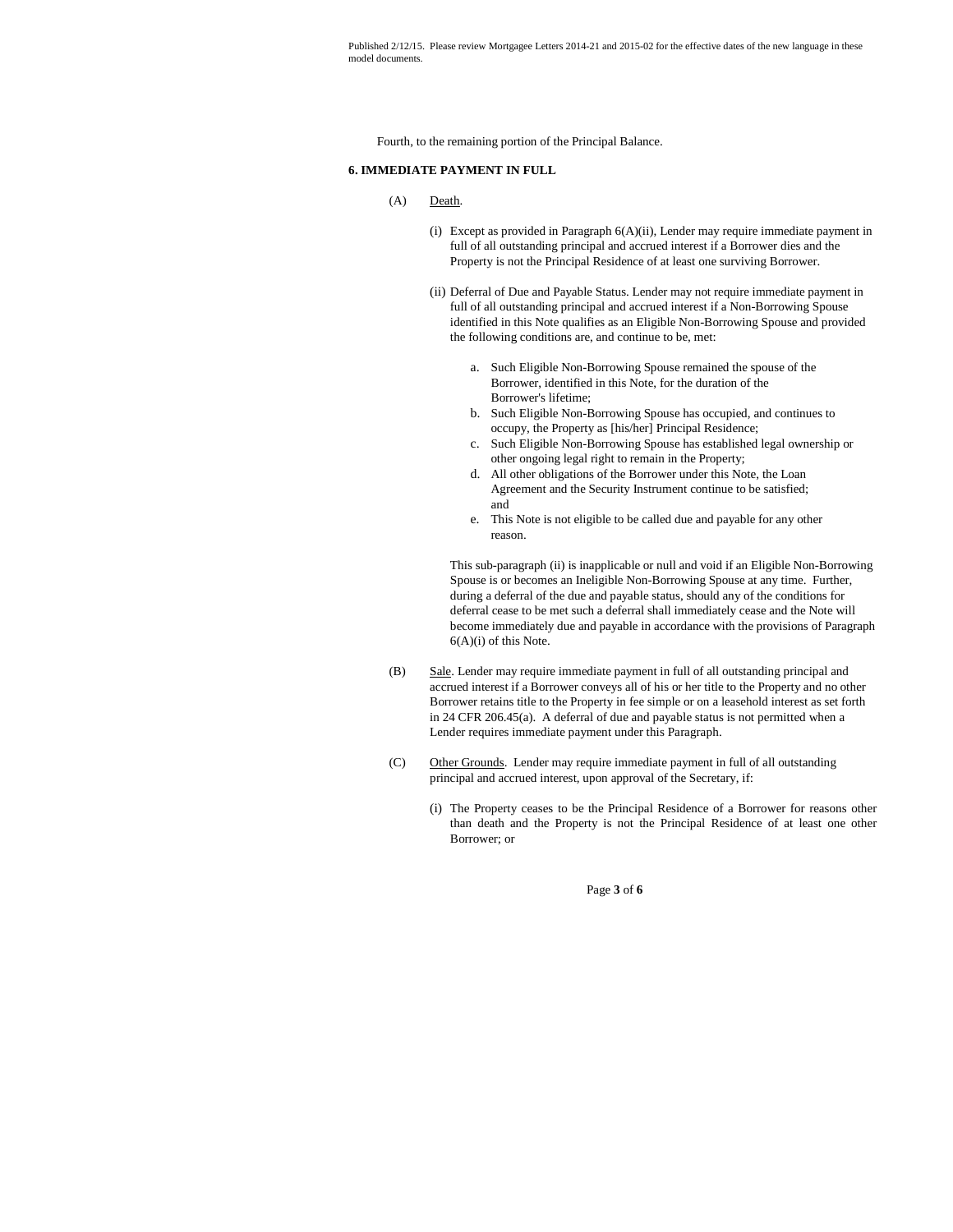(ii) For a period of longer than twelve (12) consecutive months, a Borrower fails to occupy the Property because of physical or mental illness and the Property is not the Principal Residence of at least one other Borrower; or

(iii)An obligation of the Borrower under the Security Instrument is not performed.

A deferral of due and payable status is not permitted when a Lender requires immediate payment in full under paragraph 6(C).

- (D) Payment of Costs and Expenses. If Lender has required immediate payment in full, as described above, the debt enforced through sale of the Property may include costs and expenses including reasonable and customary attorney's fees for enforcing this Note to the extent not prohibited by applicable law. Such fees and costs shall bear interest from the date of disbursement at the same rate as the principal of this Note.
- (E) Trusts. Conveyance of a Borrower's interest in the Property to a trust which meets the requirements of the Secretary, or conveyance of a trust's interests in the Property to a Borrower, shall not be considered a conveyance for purposes of this Paragraph. A trust shall not be considered an occupant or be considered as having a Principal Residence for purposes of this Paragraph.

# **7. WAIVERS**

Borrower waives the rights of Presentment and Notice of Dishonor. "Presentment" means the right to require Lender to demand payment of amounts due. "Notice of Dishonor" means the right to require Lender to give notice to other persons that amounts due have not been paid.

### **8. GIVING OF NOTICES**

Unless applicable law requires a different method, any notice that must be given to Borrower under this Note will be given by delivering it or by mailing it by first class mail to Borrower at the property address above or at a different address if Borrower has given Lender a notice of Borrower's different address.

Any notice to a Non-Borrowing Spouse provided for under this Note will be given by delivering it or by mailing it by first class mail unless applicable law requires use of another method. The notice shall be directed to the Property Address.

Any notice that must be given to Lender under this Note will be given by first class mail to Lender at the address stated in Paragraph 4(B) or at a different address if Borrower is given a notice of that different address.

### **9. OBLIGATIONS OF PERSONS UNDER THIS NOTE**

If more than one person signs this Note, each person is fully obligated to keep all of the promises made in this Note. Lender may enforce its rights under this Note only through sale of the Property.

Page **4** of **6**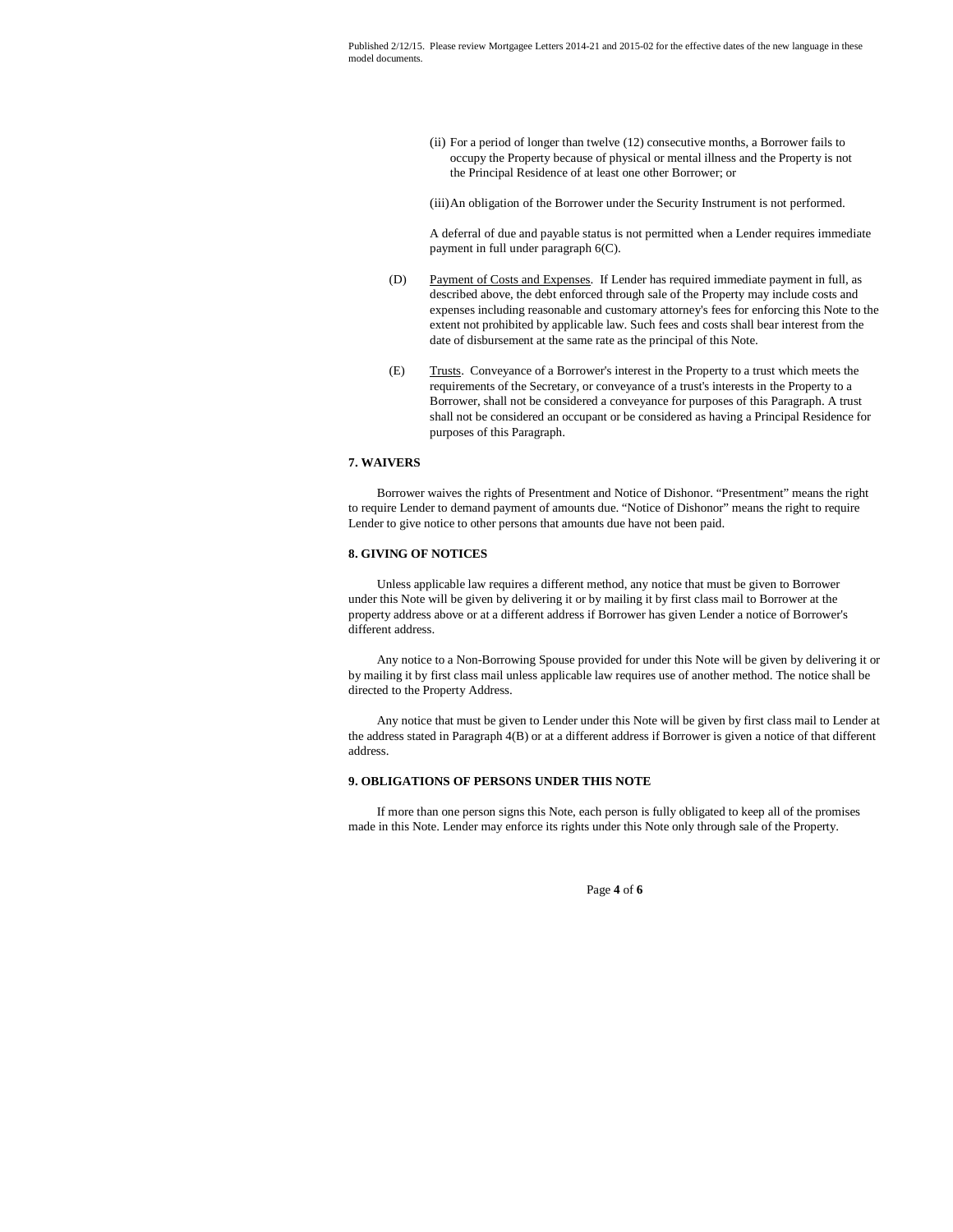## **10. THIRD-PARTY BENEFICIARY.**

Except as set forth in 6(A)(ii) and only for an Eligible Non-Borrowing Spouse, this Note does not and is not intended to confer any rights or remedies upon any person other than the parties. Borrower agrees that it is not a third-party beneficiary to the Contract of Insurance between HUD and Lender.

# **11. SHARED APPRECIATIONii**

If Borrower has executed an Allonge, the covenants of the Allonge shall be incorporated into and supplement the covenants of this Note as if the Allonge were a part of this Note.

# **12. SUCCESSORS AND ASSIGNS**

Notwithstanding anything to the contrary herein, upon the death of the last surviving Borrower, the Borrower's successors and assigns will be bound to perform Borrower's obligations under this Note.

# **13. CAPITALIZED TERMS.**

Capitalized terms not defined in this Note shall have the meanings ascribed to them in the Loan Agreement.

Page **5** of **6**